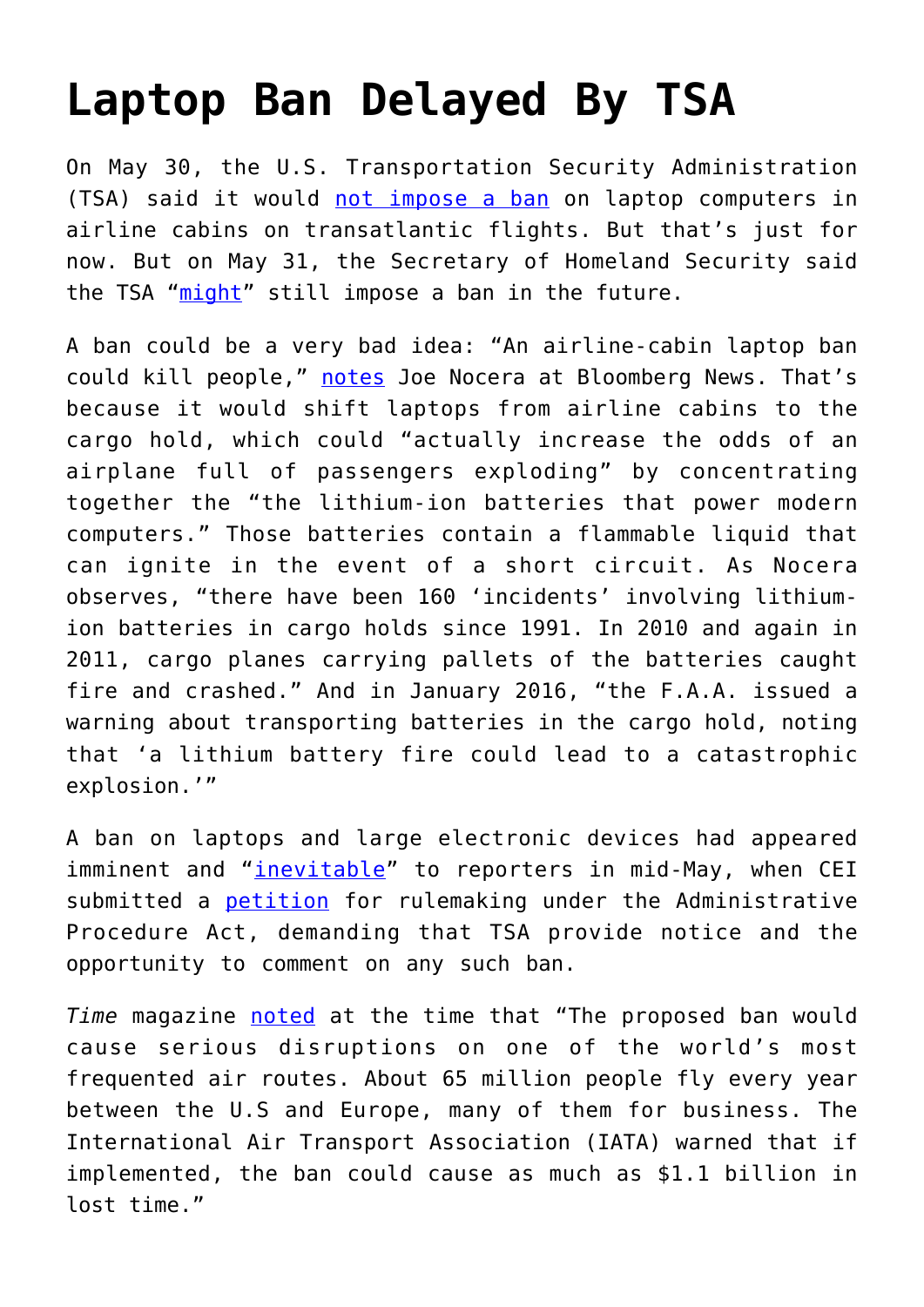TSA had already banned laptops, tablets, and other large electronic devices on flights from ten airports in the Middle East and North Africa [on March 21](https://www.dhs.gov/news/2017/03/21/fact-sheet-aviation-security-enhancements-select-last-point-departure-airports). On May 12, *USA Today* [reported](https://www.usatoday.com/story/news/world/2017/05/12/europe-braces-possible-laptop-tablet-ban-flights-us/101587360/) that "A U.S. ban on laptops and tablets in cabins of trans-Atlantic flights to the United States appeared all but inevitable Friday after Department of Homeland Security officials briefed European governments on a proposal that would affect millions of passengers." As it noted, such a ban "would impact routes that carry as many as 65 million people a year on over 400 daily flights."

On May 16, however, Competitive Enterprise Institute (CEI) [filed a petition](https://cei.org/sites/default/files/TSA%20Laptop%20ban%20petition%20for%20rulemaking%20from%20Competitive%20Enterprise%20Institute.pdf) "to have TSA conduct notice-and-comment rulemaking on the ban to enable public input and a more informed decision-making process about whether the ban is truly needed and whether its benefits outweigh its costs." As CEI noted, "Even if the ban is justifiable as applied to the ten specific airports, we question whether it is appropriate for all transatlantic flights or for those from most of Europe."

As CEI observed, TSA must "conduct notice-and-comment rulemaking in order to issue this large-scale, indefinite ban on laptops or large electronic devices," because "banning such devices has as large and burdensome an effect on travelers as other policies that the D.C. Circuit Court of Appeals has ruled must be accompanied by notice-and-comment rulemaking, such as the use of advanced imaging technology to screen airline passengers. *See EPIC v. DHS*, 653 F.3d 1 (D.C. Cir. 2011). Moreover, the ban is likely to apply to a vast number of travelers."

As CEI's petition noted, "Banning laptops and tablets in aircraft cabins seriously impedes travelers' ability to work and conduct business while flying." It [also](https://goo.gl/5Uqh17)

*results in financial losses, because it forces travelers to carry them in checked baggage, where these fragile electronic*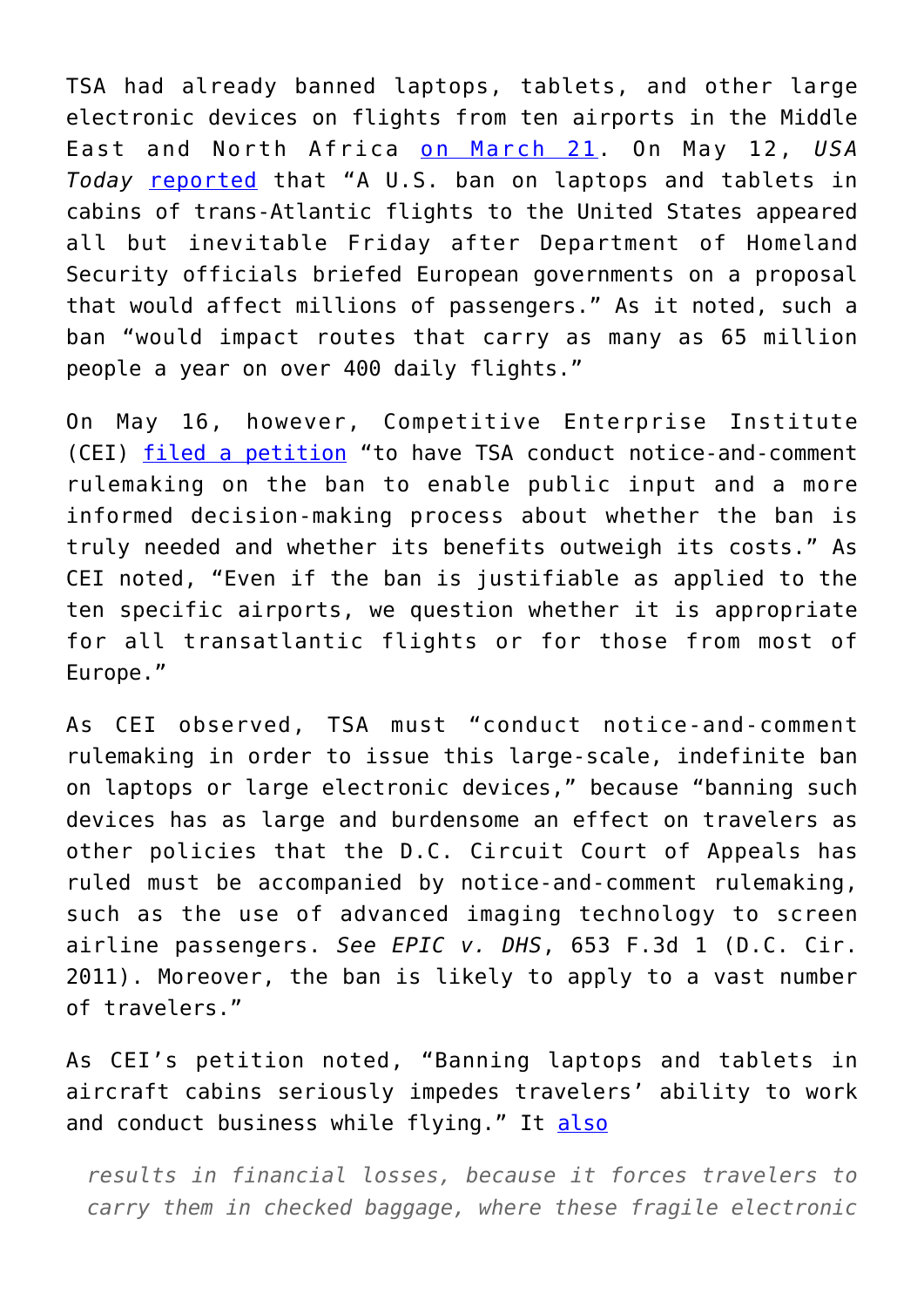*devices can be lost, stolen, or damaged due to baggage handling and other causes. Such damage to electronic devices in checked baggage is sufficiently common in air travel that one family canceled its flight through Morocco when the tenairport ban went into effect, even though there was a cancellation fee of \$200 per person, because the family viewed that as "cheaper than replacing broken/stolen laptops and cameras."*

## In addition, we pointed out that

*The questionable safety justification for the ban is illustrated by the fact that Canada, Australia, and several European Union member countries have opted not to implement a cabin electronics ban, despite having access to the same security intelligence, as the head of the International Air Transport Association has [observed](http://money.cnn.com/2017/05/11/news/flights-electronics-laptop-ban-europe-us/).*

*Moreover, the ban itself may [increase](http://www.popularmechanics.com/flight/a17824/faa-lithium-ion-batteries/) safety risks. Authorities such as the Federal Aviation Administration and the National Transportation Safety Board have emphasized in recent years that lithium-ion batteries, when left unattended in an airplane's cargo hold, could overheat and result in a rapidly spreading fire capable of overpowering firesuppression systems. See, e.g., Nat'l Transp. Safety Bd., NTSB Issues Safety Recommendations About Lithium Batteries as Cargo on Aircraft, Feb. 19, 2016, available [here](https://www.ntsb.gov/news/press-releases/Pages/PR20160209.aspx) (noting that "[l]ithium batteries carried as cargo can be … [a] fire and explosion ignition source[,] … [a] source of fuel to an existing fire[,] … [and] [s]ubjected to overheating that can create an explosive condition").*

As a news story in the UK *Independent* [noted](https://goo.gl/nl268d), "Most laptops, tablets and e-readers are powered by lithium batteries which, when faulty or short-circuited, can ignite."